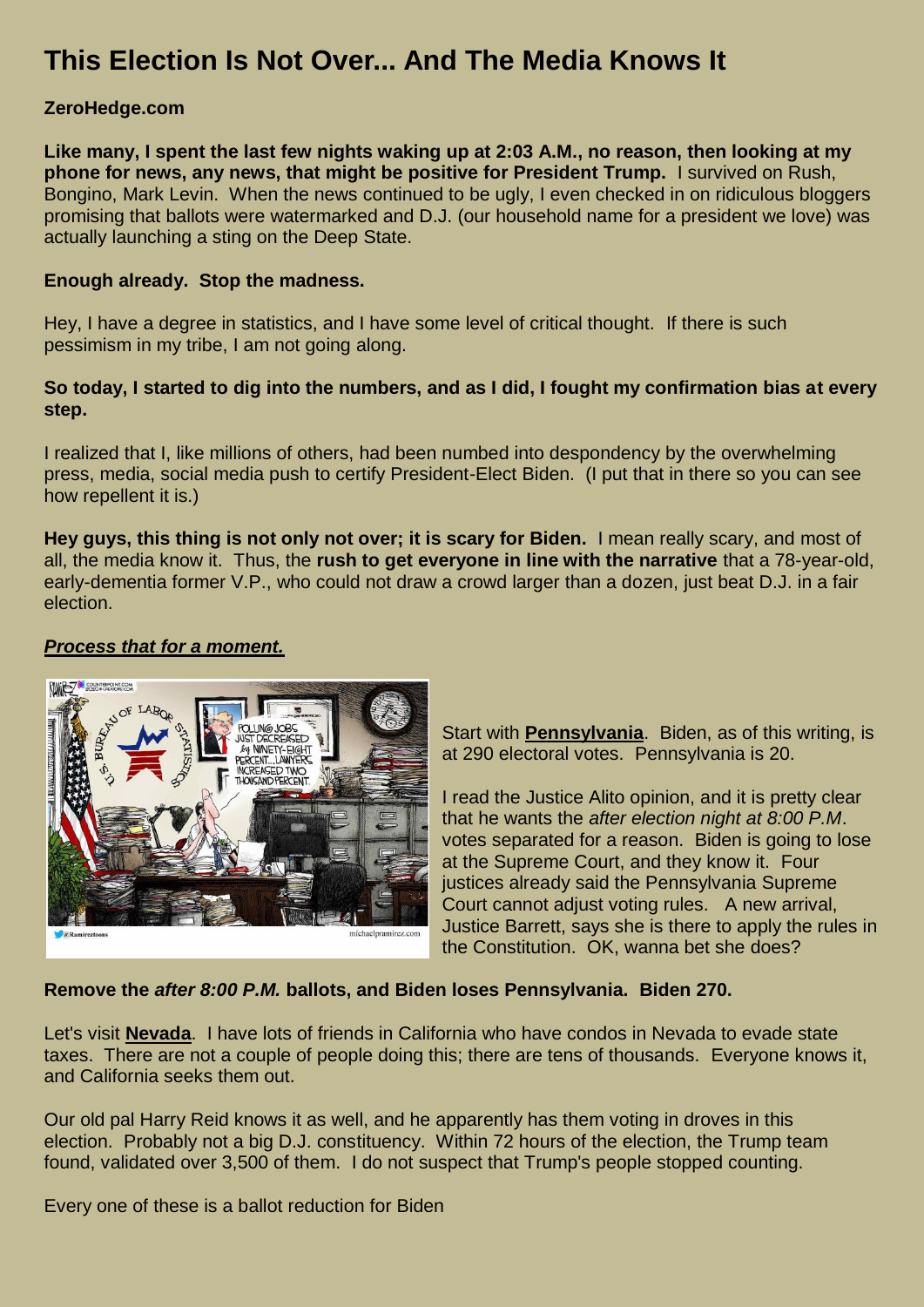Nevada, as of now, is well within reach for DJ and the Trump team — particularly when the California crowd is reduced. And a few of them may testify since a false vote is a very bad thing, with jail time if convicted. Maybe a bigger story here.

Remember where we are, people. Biden is at 270 after a highly probable Supreme Court decision (read Alito and concurring opinions).

## **Lose Nevada, lose the election.**

But wait: it gets better.

Let's visit **Wisconsin**. Right now, it is 20,000 votes in Uncle Joe's direction. Lots of stories out there, well below the Google fold, that there are way more Wisconsin votes than there are registered voters. OK, maybe the dead can vote up there — probably a Midwest thing.

Well, last night, we found that Wisconsin election clerks were told, and followed the direction, to modify mail-in ballots and fill in the blanks where witnesses left out critical info.

I am sure it was just a good customer service thing and they meant no harm. The problem is every such ballot is [now toast.](https://www.breitbart.com/2020-election/2020/11/07/report-wisconsin-election-clerks-may-have-illegally-altered-thousands-of-ballots/)

**There were "thousands" of such prima facie wrongful votes. Oops. Biden up 20,000 — now that number is in question.** No more truckloads of votes coming in, so every ballot D.J.'s team eliminates gets President-Elect Biden on step closer to former V.P. Biden who lives in a basement. Not good here.

**North Carolina**. That one pretty much looks like as though it is over and D.J. won it. Fox News is rumored to call it for Trump around April 2021.

Remember where we are here. Biden is probably going to lose Pennsylvania, so if he loses even one state, even one Electoral College vote, ouch!

## **Either D.J. wins outright, or it goes to the House, which means that D.J. has four more years.**

We're not done yet.

**Michigan**. Oh, yes, the land of the "glitches" in the voting machines. Six thousand votes for Trump given to Biden in one of 47 counties where that software is used. About 150,000 votes in Biden's favor right now.

Google the 130,000 Biden votes that showed up in the middle of the night, and you can see how the wonderful people at Google are fact-checking this "debunked" story. In fact, for fun, Google "Michigan voter fraud," and you get literally three pages of "this was fact checked and proven to be false." Why would Google be so assiduous?

## **They too see that if Amy votes with the four, Biden is one vote away from the basement.**

Lawsuits in Michigan and the other states are being launched, and discovery will take place. Google will not be there.

### **Voter fraud is kind of like larceny. A little is OK. It is even kind of entertaining.**

Dead people have been voting for a hundred years in Democratic cities. It is such a constant that one would think the Republican Party would consider a Dead Voter Outreach program to get their share.